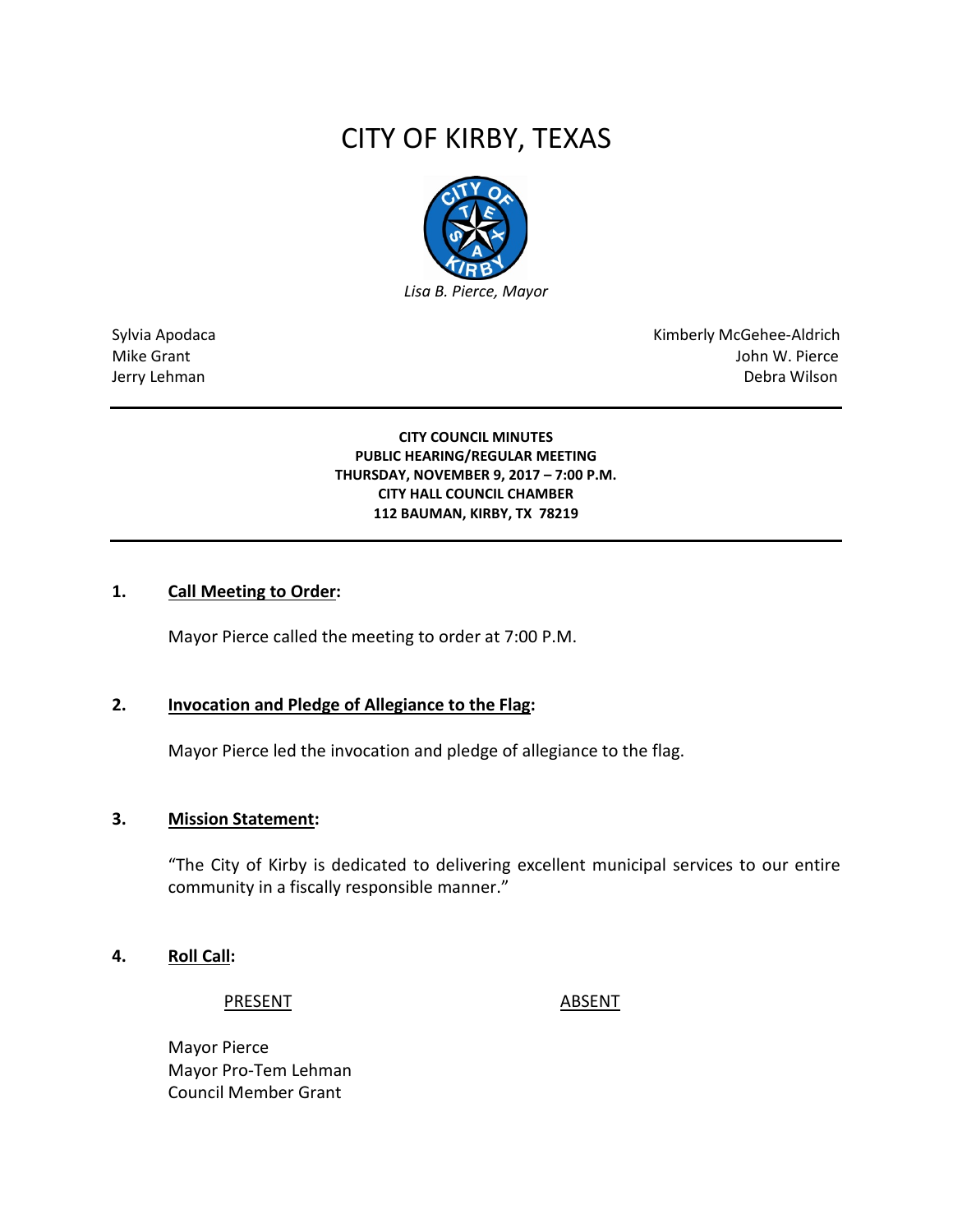CITY COUNCIL REGULAR MEETING NOVEMBER 9, 2017 Page **2** of **7**

> Council Member Pierce Council Member Wilson Council Member Aldrich Council Member Apodaca

# **5. Citizen Participation:**

There were not any citizens signed up to participate.

# **6. Consideration Of Minutes:**

# a. Regular Meeting Of October 26, 2017

Mayor Pro-Tem Lehman moved to accept the minutes of October 26, 2017; seconded by Council Member Wilson. With all voting, "aye" the motion carried with a 6-0-1 vote.

| AYES: 6 | NAYES: 0 | ABSTAIN: 1             |
|---------|----------|------------------------|
|         |          | (Council Member Grant) |

# **7. Presentations**

# a. Introduction Of New Employees

City Manager Vernon introduced Mark Brinkley, Health Inspector and Abraham Barron, Assistant to the City Manager.

Mark Brinkley and Abraham Barron provided Council with a brief history on their background.

# b. Employee Of The Quarter

City Manager Vernon introduced Craig Chambers as the Employee of the Quarter. Craig takes his job seriously; he has a lot of pride in his work and is meticulous in his work. Also, we have another employee who has been nominated as Employee of the Quarter and she will be recognized at the next meeting.

# c. Veterans Day Proclamation

Mayor Pierce recognized Quartermaster Lee Ketchum, VFW 2059 and presented him with the Veterans Day Proclamation.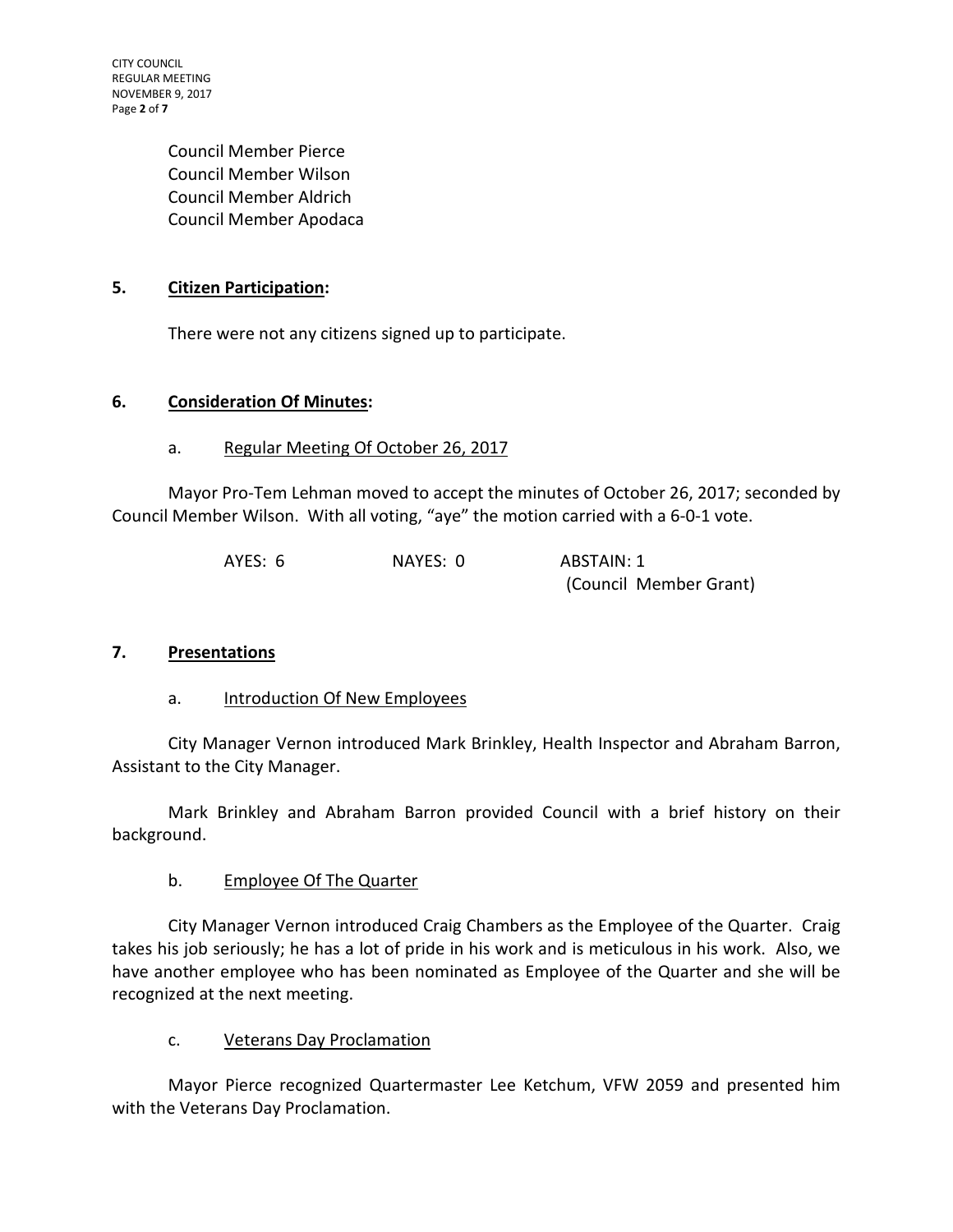#### **8. Discussion And Possible Action:**

# a. Discussion And Possible Action To Award A Bid For Binz Engleman Road Reconstruction

City Manager Vernon informed Council that TxDOT has submitted their letter of concurrence and we can move forward with awarding the bid for the Binz Engleman Road Reconstruction project.

Miles Stanley, Ford Engineering, informed Council that six bids were received and two of the bidders were nonresponsive because they did not submit all the required documents. A review of the bids indicated that San Antonio Constructors with a bid of \$2,199,695.92 is the lowest responsive bidder with no irregularities or minor informalities. This bid amount exceeds the combined funding limit of \$2,119,072.00. It is Ford Engineers recommendation that the City award the contract to San Antonio Constructors in the amount of \$2,199,695.92.

Mayor Pierce explained that the City of Kirby will be responsible for paying any cost overages above the combined funding limit, approximately \$80,623.92.

Council Member Grant moved to award the bid for Binz Engleman Road Reconstruction project to San Antonio Constructors in the amount of \$2,199,695.92; seconded by Council Member Wilson. The motion carried with a 7-0 vote.

#### AYES: 7 NAYES: 0

# b. Discussion And Possible Action On The Procedure for A Potential Street Maintenance And Reconstruction Bond Election In 2018

City Manager Vernon introduced Anne Burger, Hill Top Securities. Anne Burger presented the procedures and options for a bond proposal to repair streets in the City of Kirby.

After discussing the procedures and options, Anne Burger stated she will prepare a sample cost of issuance and bring it back to City Council for review.

Mayor Pierce said staff will prepare the options and Ford Engineering will identify the critical streets. City Council can bring their ideas to City Manager Vernon and this item will be brought back to Council on December 28, 2017. There was a consensus of the City Council to move forward with the procedure for a potential street maintenance and reconstruction bond election in 2018.

# c. Discussion And Possible Action On A Generator For Wellsite #3

Gilbert Salas, Assistant Public Works Director, presented the specifications for the generator. The turnkey amount submitted by Waukesha-Pearce Industries is \$198,111.98.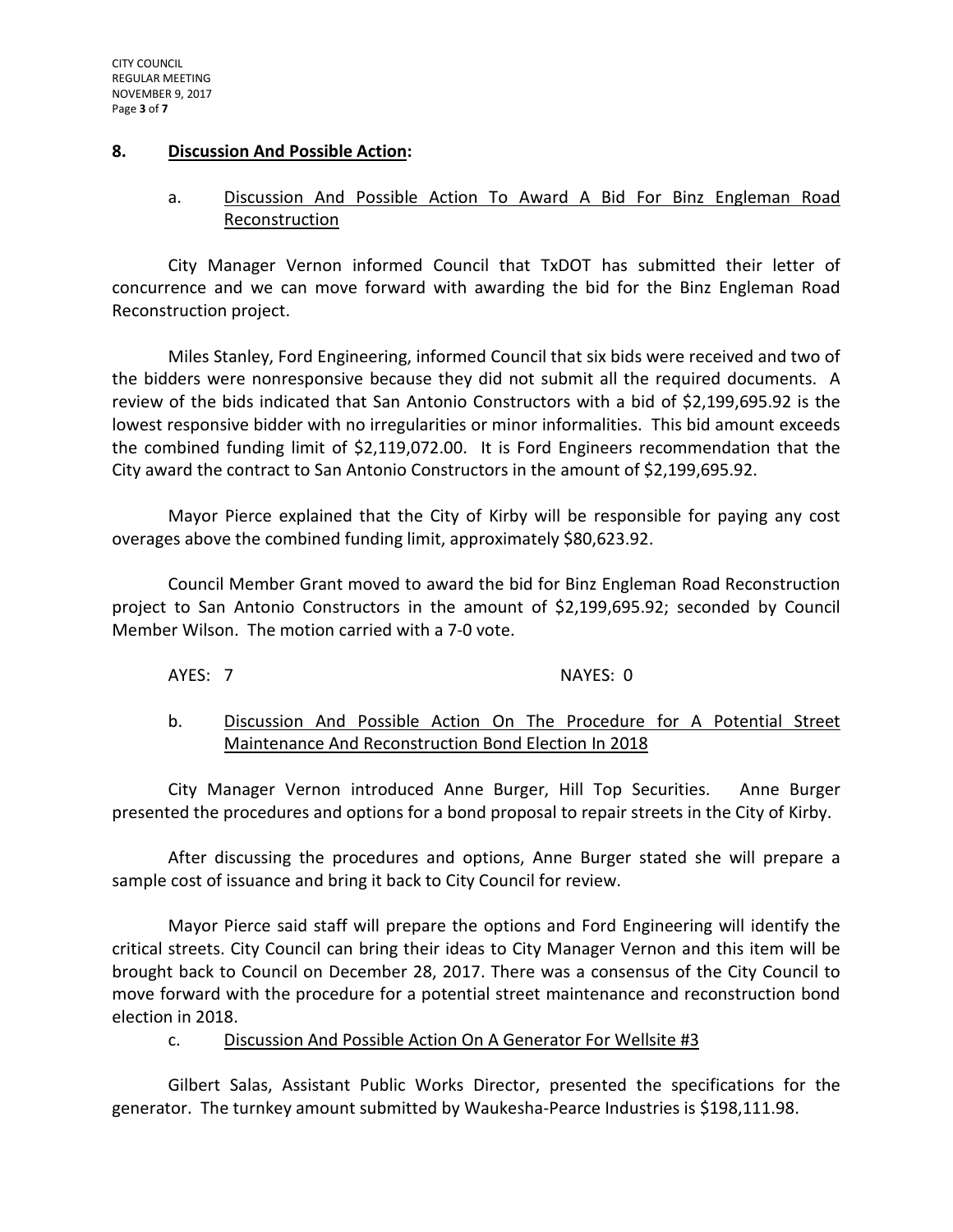Council Member Grant moved to accept the quote from Waukesha-Pearce Industries in the amount of \$198,111.98 for the generator for Wellsite #3; seconded by Council Member Wilson. The motion carried with a 7-0 vote.

AYES: 7 NAYES: 0

#### d. Discussion And Possible Action On Swimming Pool Management Proposals

City Manager Vernon informed City Council that SA Pool Management submitted a proposal in the amount of \$42,850.00. There will be an additional fee in the amount of \$1,200.00 for extending the hours from 6:00 P.M. to 8:00 P.M. on whatever night they choose to designate as the late night. The purchase of food for the concession is not included in the cost and our current budget is \$72,282.00.

Council Member Grant moved to accept SA Pool Management in the amount of \$42,850.00 and include a late night in the amount of \$1,200.00 for a total of \$44,050.00; seconded by Council Member Wilson. The motion carried with a 7-0 vote.

AYES: 7 NAYES: 0

e. Discussion And Possible Action On Resolution No. R-2017-696 Appointing An EMS Medical Director

Assistant Chief Hilburn, Fire Department, stated this Resolution is updating Dr. Bragan's contract.

Council Member Aldrich moved to accept Resolution No. R-2017-696 appointing Dr. Bragan as EMS Medical Director; seconded by Mayor Pro-Tem Lehman. The motion carried with a 7-0 vote.

AYES: 7 NAYES: 0

# f. Discussion And Possible Action On Digital Signage At City Entrances

Mayor Pierce and Council Member Grant provided the history of the digital sign at Seguin Road and FM 78.

Mayor Pierce stated the Economic Development Committee has two members who are seeking bids for signage at the entrances of the City. It was suggested that Council Member Grant attend the next Economic Development Committee meeting to discuss the entrance signs on November 20, 2017 at 6:00 P.M.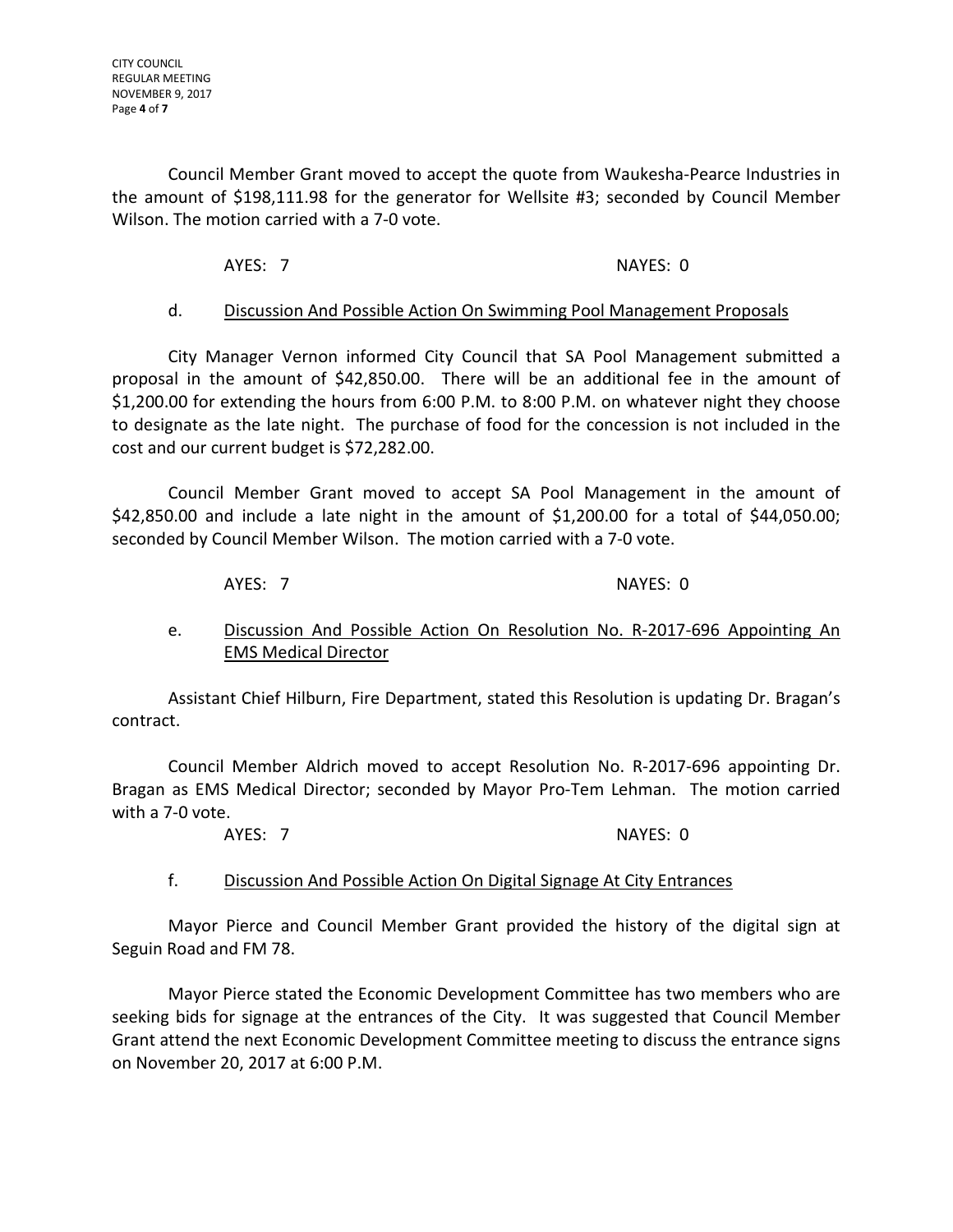# g. Discussion And Possible Action To Appoint Member(s) To The Parks And Recreation Committee

City Manager Vernon informed Council there is one applicant, Erna Baker, to fill the vacancy on the Parks and Recreation Committee.

Council Member Pierce moved to appoint Erna Baker to the Parks and Recreation Committee with a term expiring October 1, 2018; seconded by Council Member Grant. The motion carried with a 7-0 vote.

AYES: 7 NAYES: 0

h. Discussion And Possible Action On Ordinance No. O-2017-821 Repealing Chapter 33 – Police Department Of The Code Of Ordinances And Adopting a New Chapter 33 – Police Department Of The Code Of Ordinances. This Is The Second Reading.

Council Member Grant moved to accept Ordinance No. O-2017-821 repealing Chapter 33-Police Department of the Code of Ordinances and adopting a new Chapter 33 – Police Department of the Code of Ordinances; seconded by Council Member Aldrich. The motion carried with a 7-0 vote.

AYES: 7 NAYES: 0

i. Discussion And Possible Action On Ordinance No. 0-2017-822 Repealing Chapter 34 – Records Management Of The Code Of Ordinances And Adopting A New Chapter 34 – Records Management Of The Code Of Ordinances. This Is The Second Reading.

Mayor Pro-Tem Lehman moved to accept Ordinance No. O-2017-822 repealing Chapter 34-Records Management of the Code of Ordinances and adopting a new Chapter 34-Records Management of the Code of Ordinances; seconded by Council Member Wilson. The motion carried with a 7-0 vote.

AYES: 7 NAYES: 0

j. Discussion And Possible Action On Ordinance No. 0-2017-823 Repealing Chapter 36 – Municipal Court Of The Code Of Ordinances And Adopting A new Chapter 36 - Municipal Court Of The Code Of Ordinances. This Is The Second Reading.

Council Member Aldrich moved to accept Ordinance No. O-2017-823 repealing Chapter 36-Municipal Court of the Code of Ordinances and adopting a new Chapter 36-Municipal Court of the Code of Ordinances; seconded by Council Member Grant. The motion carried with a 7-0 vote.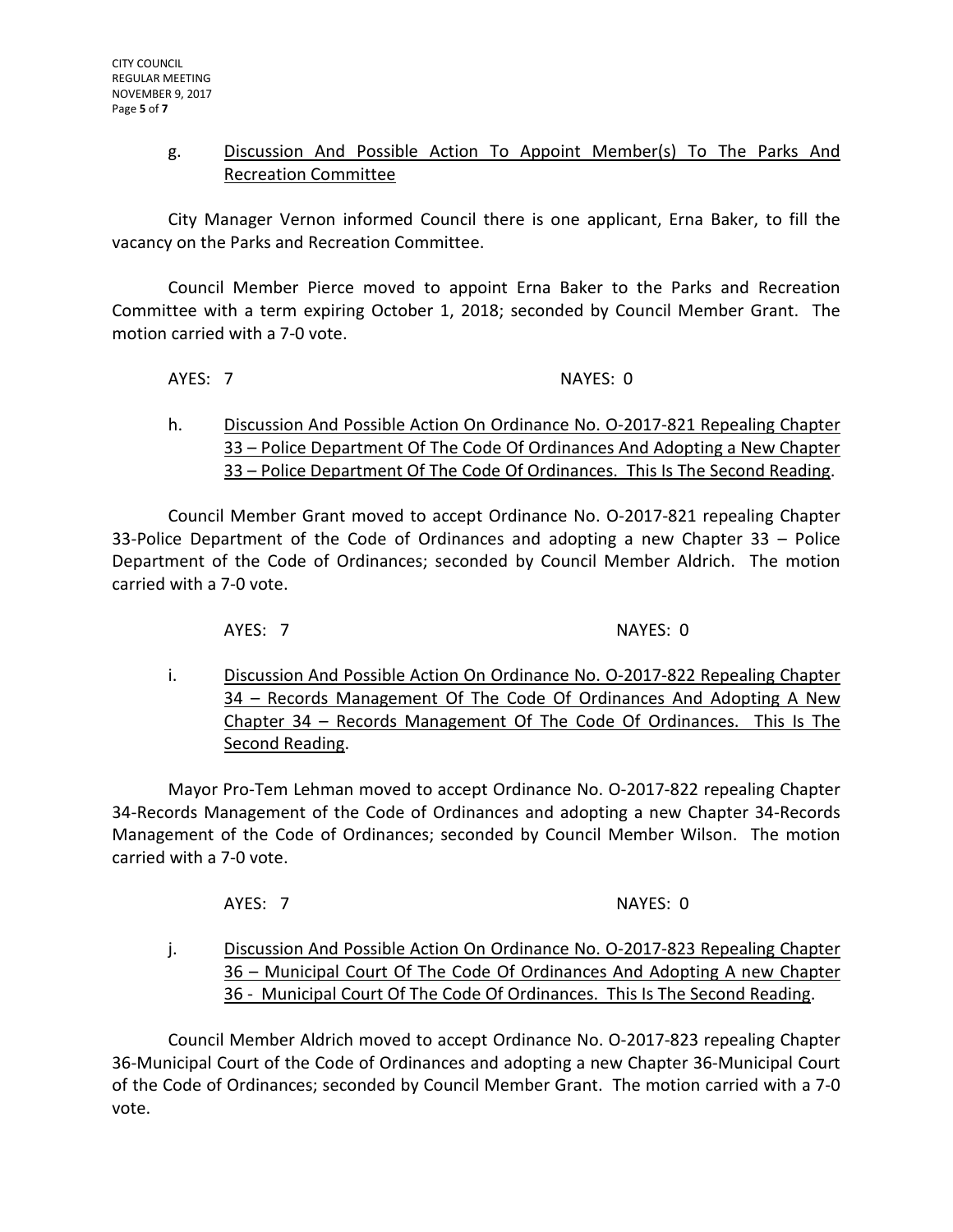AYES: 7 NAYES: 0

#### k. Discussion And Possible Action On The Gaiety Storage Lot

City Council discussed the Gaiety Storage Lot project. They addressed the fact they recently approved a variance for a resident to allow a carport to cover a recreational vehicle, there have been expenses that have been paid, CPS Energy will submit an invoice for the work they have done, and the residents on Gaiety have voiced their concerns about the storage lot.

Mayor Pro-Tem Lehman moved to stop the Gaiety Storage Lot project as is; seconded by Council Member Grant. The motion carried with a 7-0 vote.

AYES: 7 NAYES: 0

# l. Discussion And Possible Action On 2018 Martin Luther King Jr./Freedom Rider Celebration

Liza Whitley presented the Martin Luther King, Jr. /Freedom Rider Celebration and asked City Council if the City would host the Celebration. The event will be held on January 13, 2018. She asked if the City would waive the fees for renting Friendship Park and the sign permit fee to hang their banner across Ackerman Road. Ms. Whitley informed Council they are purchasing the banner. City Manager Vernon stated for the past three years all fees have been waived, including the cost for police security.

Council Member Aldrich moved to accept the action on the 2018 Martin Luther King Jr./Freedom Rider Celebration on January 13, 2018; seconded by Council Member Apodaca. The motion carried with a 6-0-1 vote.

AYES: 6 NAYES: 0 ABSTAIN: 1 (Mayor Pro-Tem Lehman)

# **9. Requests and Announcements**

# a. Requests By Mayor And Council Members For Items To Be Placed On Future City Council Agendas And Announcements On City Events/Community Interests

Council Member Wilson – She said she is proud to be a Kirby resident and proud of the Police Department and Fire Department for all their work and welcomed the new employees. She has started collecting for the Blue Santa project. She suggested the City consider a permanent location for City records. The Beautification and Recycle Committee is looking for volunteers to help with their recycle program and nominees for the Yard of the Quarter.